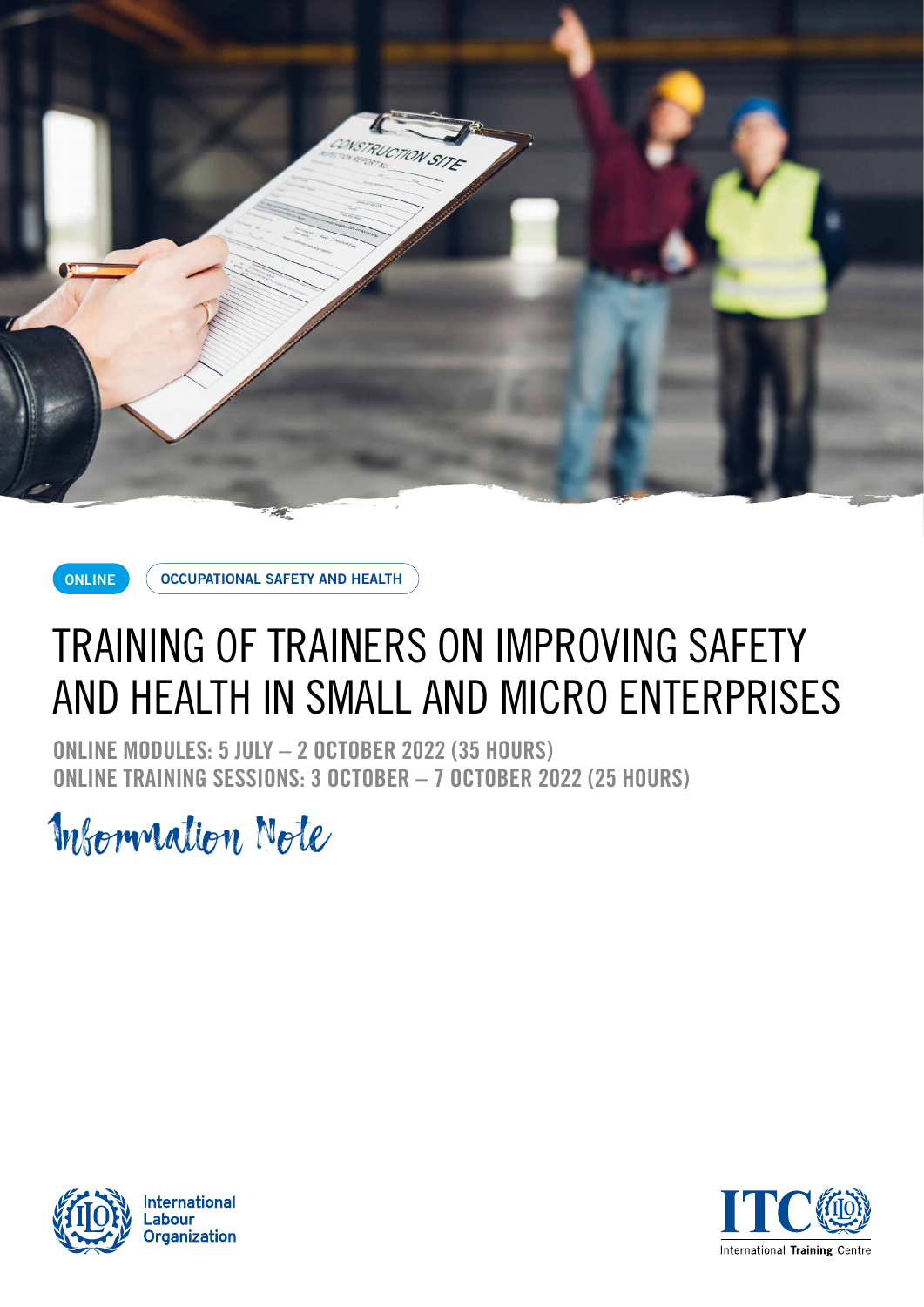## INTRODUCTION

Small and micro-sized enterprises (SMEs) are an important part of a nation's economic activities, however, due to deficits in both human and financial resources, SMEs tend to have higher rates of work-related accidents and diseases. In addition to huge human suffering, as SMEs employ a large proportion of the workforce in many countries, the lower productivity in SMEs caused by this high rate of work-related accidents and diseases will prevent sustainable national economic growth. The poor development of occupational safety and health (OSH) in SMEs is considered a widespread issue in most countries, and it frequently constitutes one of the priorities in the national political action on OSH. The problem arises from many factors such as the lack of awareness towards the issue, the insufficient knowledge and resources, the absence of the adequate external support adapted to SMEs, etc. Although there are probably no universal solutions to the issue, there are different experiences and best practices worldwide that can be shared in other countries.

Since the 80s, the International Labour Organization (ILO) has been developing an important number of programmes to help both entrepreneurs and workers towards the improvement of occupational safety and health (OSH), working conditions and productivity in SMEs. The first programme was named WISE (Work Improvements in Small Enterprises) and was specifically designed for the manufacturing enterprises. Afterwards, other programmes were developed for the different sectors of activity (construction, rural areas, etc.). These programmes include didactic materials, reference and guidance materials and tools targeting different sectors of activity and occupational groups, but share a common approach and methodology. Their six basic training principles are: build on local practice; focus on achievements; link working conditions with other management goals; use learning-by-doing; encourage exchange of experience; and promote workers' involvement. These programmes have been named as participatory action-oriented training (PAOT), indicating some of the most relevant characteristics. Some of these programmes have had an important dissemination in some countries and regions, particularly in Asia. The general reaction to these materials from the final beneficiaries has been always very positive. Traditionally, the ILO has supported these programmes through the elaboration of the materials, the implementation of technical cooperation projects and the delivery of workshops to final beneficiaries.

The International Training Centre of the ILO, in collaboration with LABADMIN/OSH (the ILO department in charge of OSH), organizes this training activity in order to increase the dissemination and sustainability of PAOT programmes by involving tripartite constituent organizations, United Nations programmes and projects, training institutions and other intermediate organizations from civil society in the delivery of such programmes.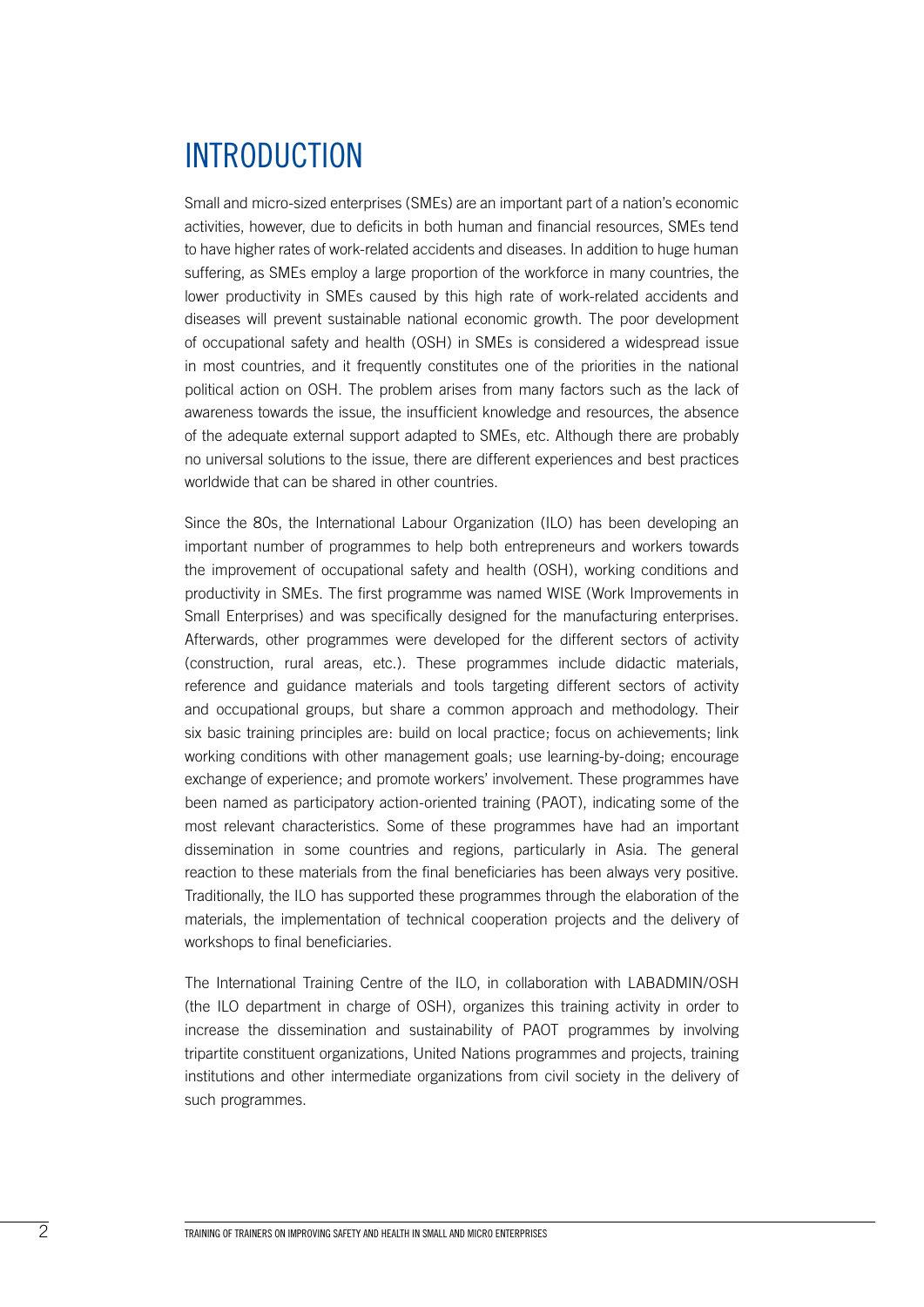# **OBJECTIVES**

This course aims at strengthening the institutional capacity to improve OSH and working conditions in SMEs and in the workplaces of the informal economy. Upon completion of this programme, participants will be able to:

- Explain the key points of the participatory action-oriented training programmes.
- Organize and deliver training activities based on the ILO participatory actionoriented programmes.
- Advise and inform employers and workers on OSH technical solutions.
- Transfer knowledge on different approaches for the improvement of working and OSH conditions in the small and micro enterprises and in the informal economy.

### PARTICIPANTS' PROFILE

This course is aimed at:

- Trainers and technical advisers from government institutions responsible for supporting SMEs on OSH and working conditions;
- Workers' and employers' organizations representatives involved in supporting their members in improving OSH and working conditions.
- Representatives of non-governmental organizations actively supporting SMEs in OSH and working conditions.
- Staff of technical cooperation projects supporting SMEs.
- Consultants, university teachers and researchers working in the fields of OSH and working conditions.

### LANGUAGE

The course will be hold in English.

# **CONTENTS**

- Introduction to OSH
- The small and micro enterprises. Main problems on OSH
- Successful OSH approaches for SMEs
- The informal economy and OSH
- Introduction to PAOT Programmes
- Planning and organizing PAOT workshops
- Delivery training sessions
- Facilitating participatory activities
- Conducting checklist exercises
- WISE Work Improvement in Small Enterprises
- WIND Work Improvement in Neighborhood Development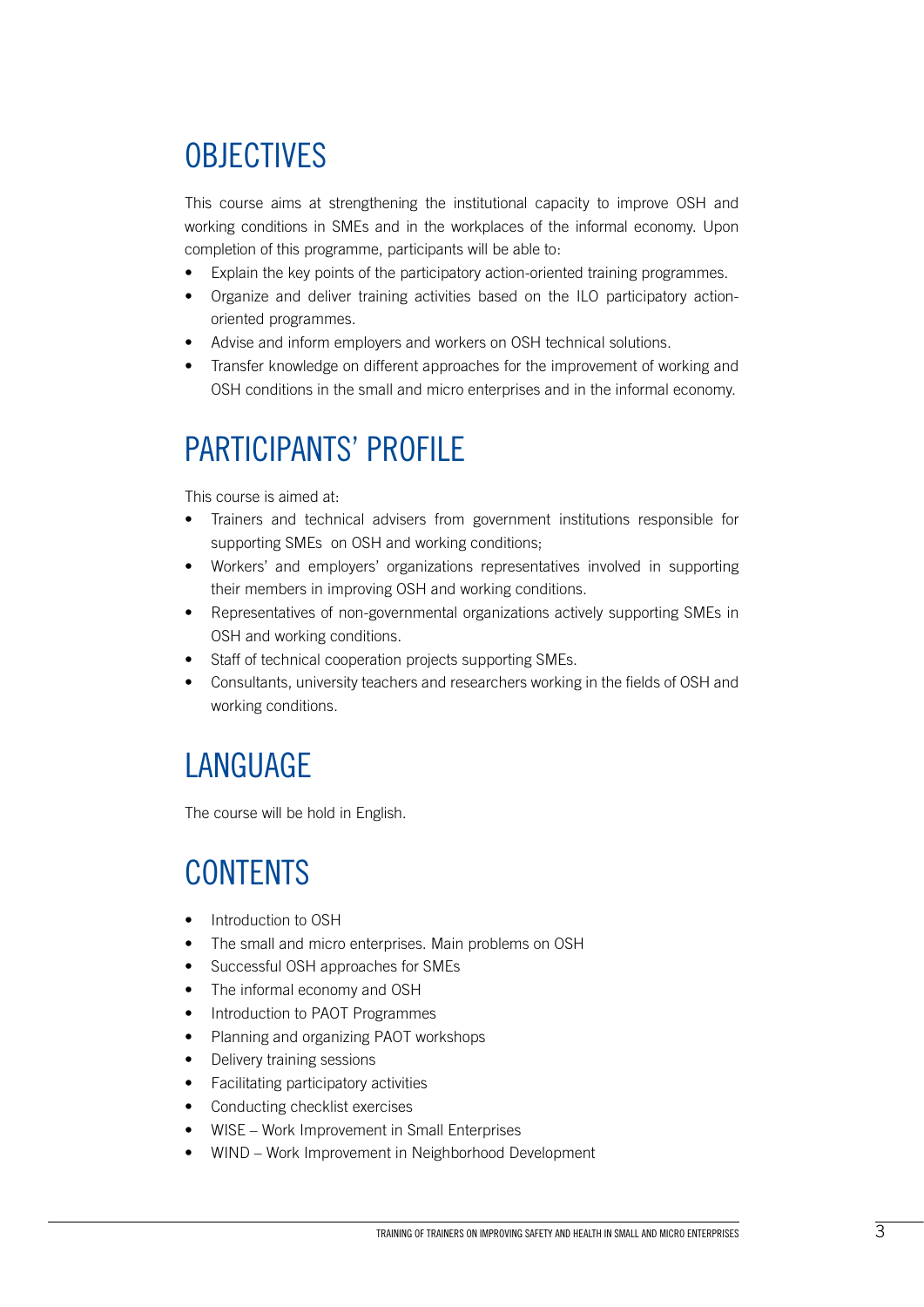- WISH Work Improvement in Safe Home
- WISCON Work Improvement in Small Construction Sites
- POSITIVE Participation-Oriented Safety Improvement by Trade Union Initiative
- PATRIS Participatory Action Training for Informal Sector Operators
- WARM Work Adjustment for recycling and Managing Waste
- Health WISE Work Improvement in Health Services.

### METHODOLOGICAL APPROACH

This training of trainers course will have two parts: a preparatory part of online modules and the main online training sessions, both based on a virtual platform.

### **ONLINE MODULES**

The Online Modules part will use an Internet-based learning platform that will last from 5 July to 2 October 2022. During this period, participants will follow a 35-hour self-administered course on the platform and perform three assignments to complete this phase. The platform will also present a Documentation Centre that will contain useful information for the participants on the topics of the course. This first part is asynchronic (participants can choose the best moments for them for the study). The first part is a preparatory part to ensure that all participants have a level of knowledge of the subject that allows them a greater benefit of the second phase of online training sessions.

### **ONLINE TRAINING SESSIONS**

The second part is synchronic (from 3 October to 7 October 2022) and all participants should be connected by Zoom in morning and afternoon sessions for the delivery of the online sessions (25 hours). Subject matter experts will deliver online training sessions and the participants will have the chance to interact with them for questions and comments. The presentations and materials used will also be uploaded to the platform. Participants should make a presentation on one of the assignments prepared in the first preparatory part.

The methodology will be centred on the participants and the learning process, with the support of facilitators. The training methodology will use active methods for learning, making use of the knowledge and the experience of participants, promoting a permanent communication among participants, through group work, and discussions that will facilitate their own total integration and participation into the course activities.

A permanent monitoring of the learning process will be conducted throughout the training by the course coordinator. At the end of the course, an individual endof-course evaluation questionnaire will be used to know the level of knowledge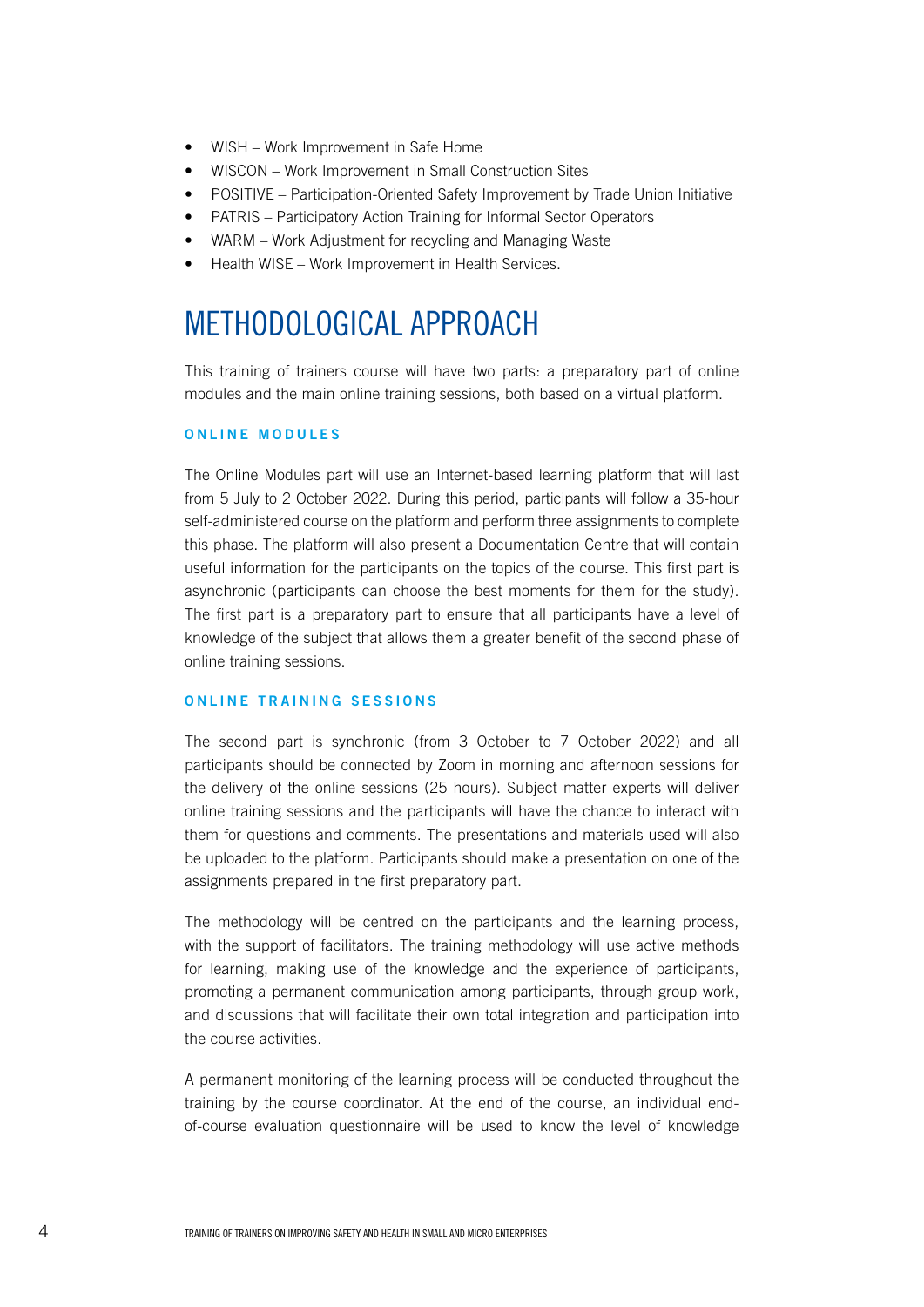acquisition and to allow participants to express their views about the training. Participants will also be presented with pertinent documentation as a follow-up to the presentations in order to expand the knowledge about the specified topics.

Participants who successfully complete the programme would be awarded with a Certificate of Achievement authorizing them to deliver training courses on PAOT programmes.

### CONDITIONS OF PARTICIPATION

The cost of participation, excluding international air travel, is **1,240 Euros**, payable in advance by the participant or his or her sponsoring organization. This covers tuition fees, access to the virtual platform, the use of training facilities and support services, training materials and books.

Applications to participate in the course should be done **online** on the following webpage:<https://oarf2.itcilo.org/STF/A9714681/en> **no later than 10 June 2022**.

The filled-in application form should be accompanied by a commitment letter from the sponsoring institution indicating how the participant will be financed. After that date, the course and the selected candidates will be confirmed and the instructions and payment references will be provided.